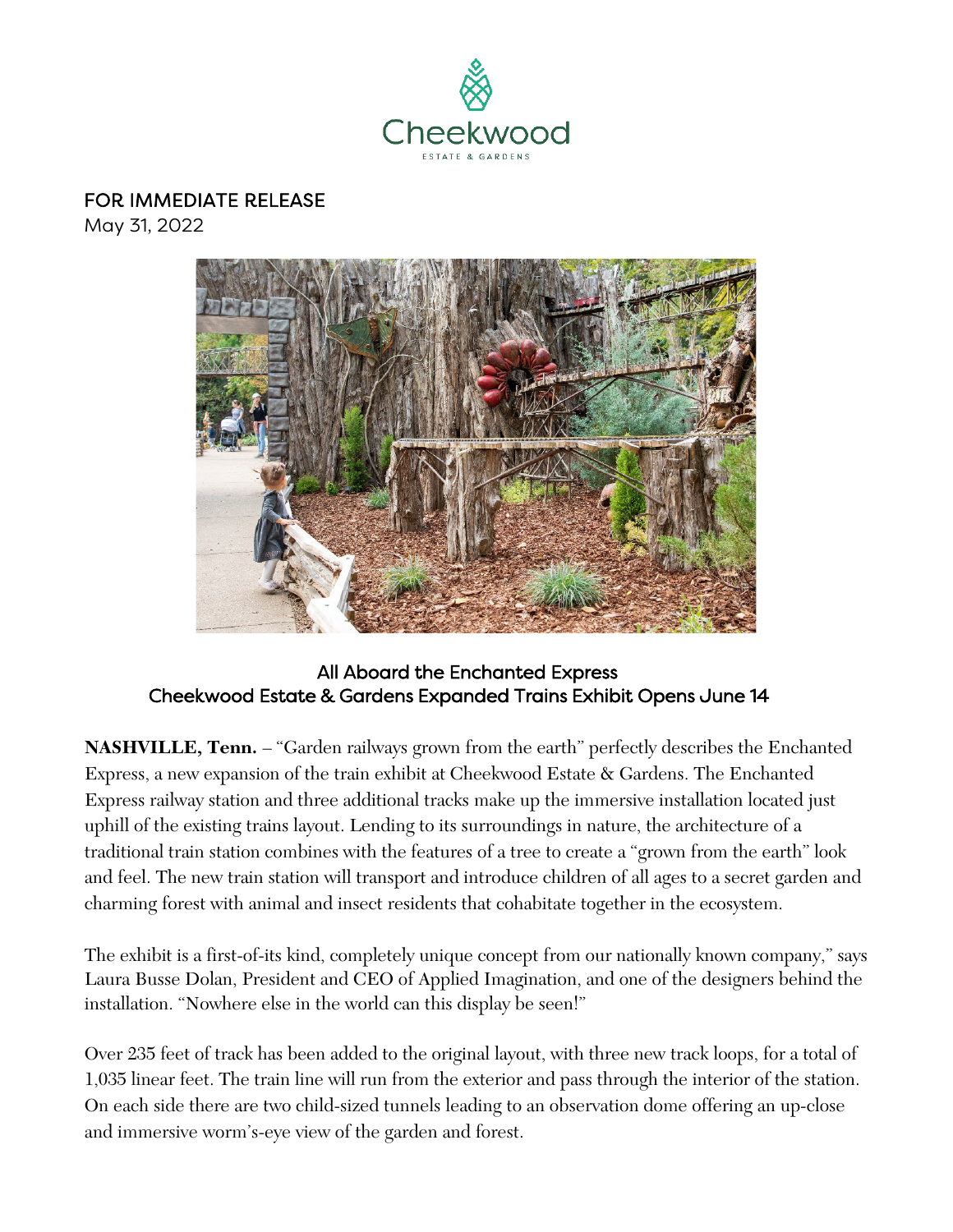Once children journey inside the enchanted tree, they are met with six storybook panels, each one themed to express the characteristics of a garden or forest friend and their habitat. There are several multi-sensory learning opportunities to engage throughout the experience including various nature and animal sounds, buttons that trigger lights in animal homes, and animal tracks that go to and from the garden and forest.

"The train exhibit at Cheekwood brings joy to visitors of all ages, and this new, interactive expansion adds yet another immersive experience that is both enjoyable and educational," says Cheekwood President & CEO Jane MacLeod. The Enchanted Express opens on June 14.

*The train expansion is made possible by the generosity of Jim Crossman.*

### **About Applied Imagination**

Unique to the world of garden railways, Applied Imagination's installations have garnered nationwide acclaim for over 30 years. Inspiring audiences of all ages through our inventive use of botanical materials to create iconic architectural models and sculptures, perfectly paired with universally beloved G scale model trains that transport visitors to an immersive celebration of the natural world.

The botanical artworks and model railroad displays are created at Applied Imagination located in the rolling hills of Alexandria, Kentucky just outside of Cincinnati, Ohio. Founder Paul Busse is retired, and his artistic vision lives on, continuing to elevate through their inspired creative team under the direction of Busse's daughter, Laura Busse Dolan, President/CEO and Stephanie Winters, Creative Director (M.Arch) alongside a team of 15 full-time artisans and fabricators.

#### **About Cheekwood**

With its intact and picturesque vistas, Cheekwood is distinguished as one of the leading Country Place Era estates in the nation. Formerly the family home of Mabel and Leslie Cheek, the 1930s estate, with its 30,000-square-foot Mansion and 55-acres of gardens, today serves the public as a botanical garden, arboretum, and art museum with furnished period rooms and galleries devoted to American art from the 18th to mid-20th centuries. The property includes 13 distinct gardens including the Blevins Japanese Garden and the Bracken Foundation Children's Garden, as well as a 1.5-mile woodland trail featuring outdoor monumental sculpture. Each year, Cheekwood hosts seasonal festivals including Cheekwood in Bloom, Summertime at Cheekwood, Cheekwood Harvest and Holiday LIGHTS. Cheekwood is listed on the National Register of Historic Places and is accredited by the American Alliance of Museums and nationally as a Level II Arboretum. It is a three-time voted USA Today Top 10 Botanical Garden and in 2021 was recognized by Fodors as one of the 12 Most Beautiful Gardens in the American South. Cheekwood is located eight miles southwest of downtown Nashville at 1200 Forrest Park Drive. It is open Tuesday through Sunday 9 a.m. – 5 p.m., with extended days and hours of operation depending on the season. Check cheekwood.org for current hours and to purchase advance tickets required for admission.